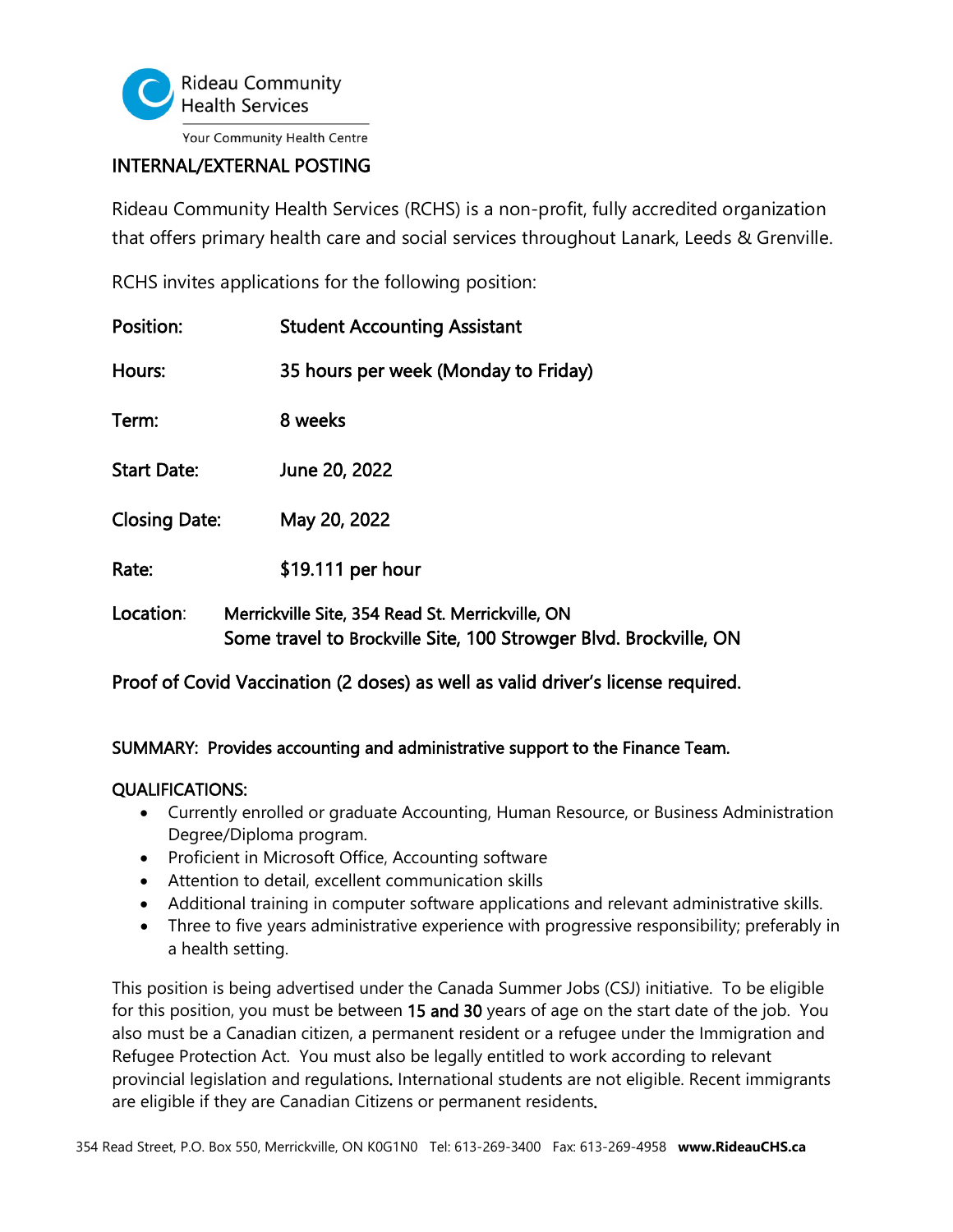

## Interested individuals should submit their expressions of interest to:

Erin Fleming Rideau Community Health Services efleming@rideauchs.ca

We thank all applicants but only those selected for interviews will be contacted.

All applications are considered confidential.

RCHS is accountable to employees, clients and to the government of Ontario for meeting the standards set by the Accessibility for Ontarians with Disabilities Act, 2005 ("AODA") and its regulations. RCHS is an equal opportunity employer, respecting and embracing the needs and diversity of our employees. If you require an accommodation to fully participate in the hiring process, please call 613-269-3400, ext 228.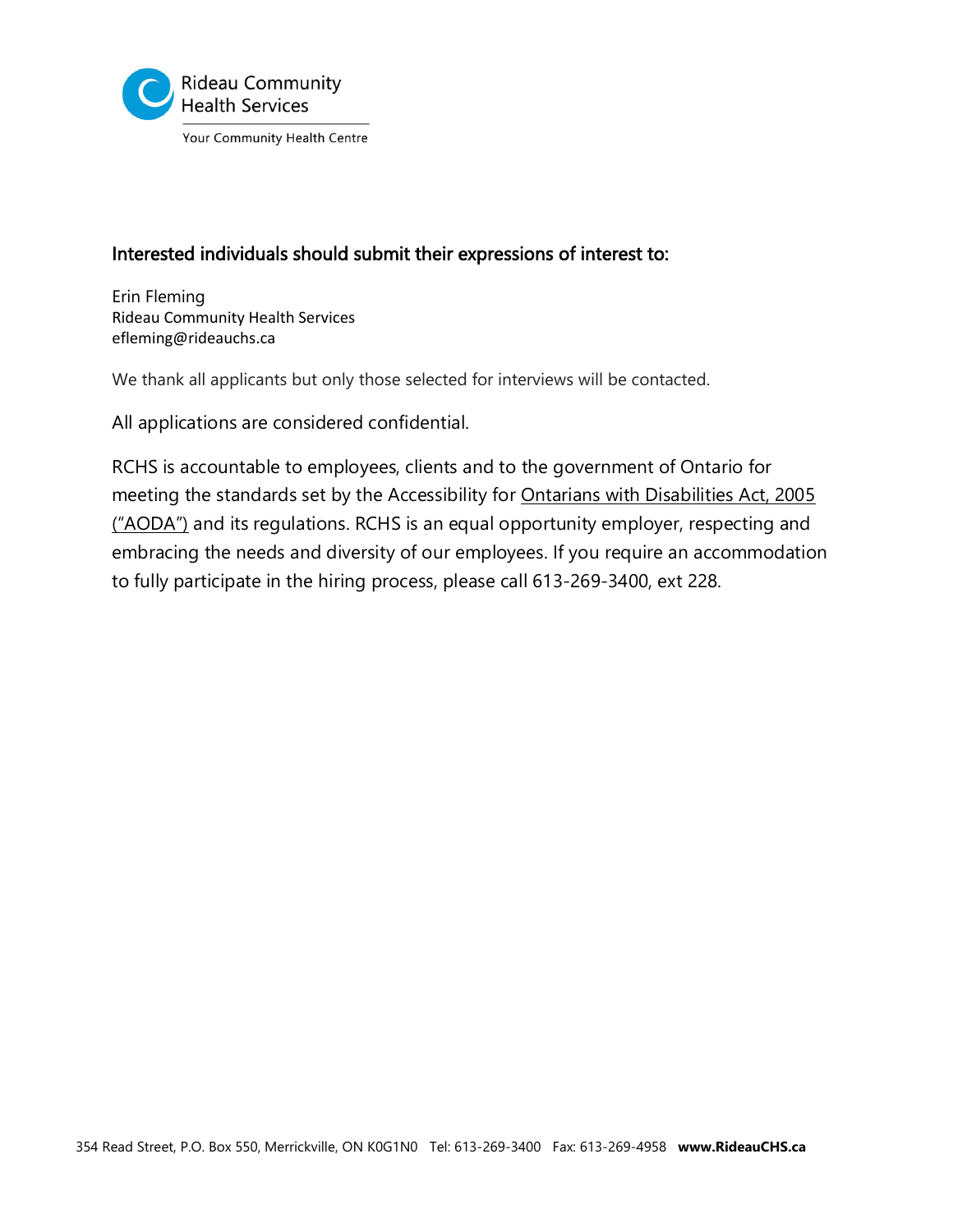

| <b>POSITION TITLE:</b> | <b>Accounting Assistant</b>            |
|------------------------|----------------------------------------|
| <b>DEPARTMENT:</b>     | <b>Corporate and Administration</b>    |
| <b>REPORTS TO:</b>     | Director, Corporate and Administration |

### SUMMARY: Provides accounting and administrative support to the Finance Team.

### KEY RESPONSIBILITIES:

- Assists the bookkeeper with accounts payable compiling invoices and supporting documentation, securing authorization, data input, Distribution of electronic remittances, mailing payments, filing A/P invoices, preparing A/R Invoices, preparing and recording bank deposits, preparing charitable receipts,
- Admin support to Payroll & Benefits updating job descriptions, form creation, orientation process, filing
- General office admin duties as assigned

### COMMON RESPONSIBILITIES:

- Works in a manner that preserves confidentiality and seeks to minimize risk.
- Work in a manner that incorporates health promotion and recognizes the determinants of health.
- Incorporate and strengthen collaborative and interdisciplinary teamwork.
- Respects and values the diversity of communities and individuals.
- Maintains competence and professional licence to practice.
- Supports the student and volunteer placement programs.
- Promotes awareness of and participates RCHS activities.
- Contributes to the work by participating in meetings and committees.
- Contributes to the RCHS' practices of hiring, orienting, training and mentoring staff.
- Contributes to the efforts to secure and maximize resources for current and new programs, services and activities.
- Participates in the efforts to enhance its capacity through staff development.
- Supports and complies with the Occupational Health and Safety policies and procedures.
- Performs administrative, corporate and computer support functions as directed.
- Maintains resources, equipment and supplies management systems.